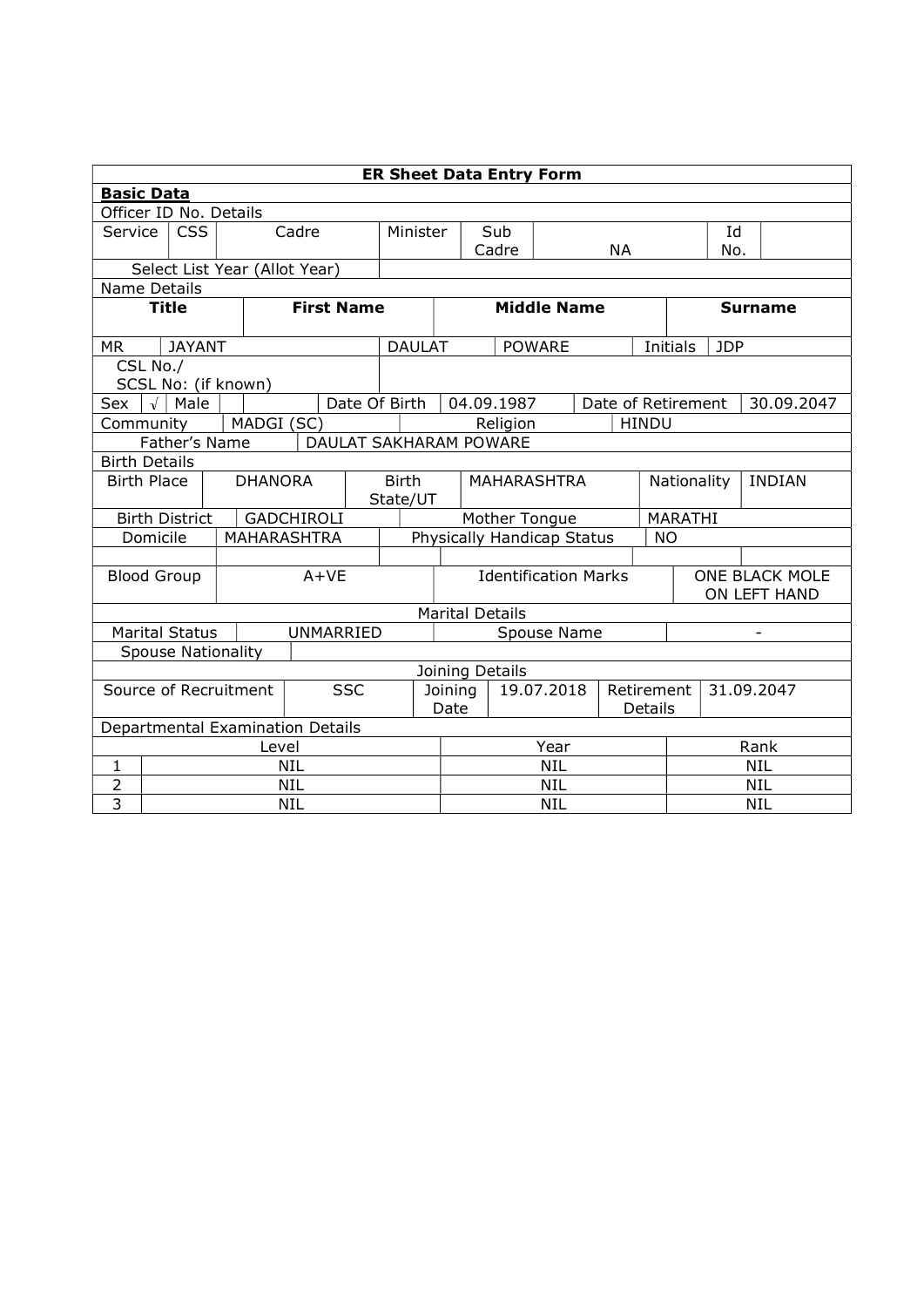## Details of deputation (if applicable)

| Name of the Office | Post held at that<br>time in parent office | Name of post<br>(selected for<br>deputation | Period of deputation |      |  |
|--------------------|--------------------------------------------|---------------------------------------------|----------------------|------|--|
| NIL                | NIL                                        | NIL                                         | Since                | From |  |
| NIL                | NIL                                        | NIL                                         | NIL                  | NIL  |  |

## Details of Foreign Visit

| SI.<br>No. | Place of Visit | Date of<br>visit | Post held at<br>that time | Whether it<br>is a<br>personal or<br>official visit | Details of visit |
|------------|----------------|------------------|---------------------------|-----------------------------------------------------|------------------|
| <b>NIL</b> | NIL            | <b>NIL</b>       | NIL                       | NIL                                                 | NIL              |

## Transfer/Posting Detail (if applicable)

| Place                                                                                                     |                               | Period of posting                      |           |            |                 |                  |            |              |  |
|-----------------------------------------------------------------------------------------------------------|-------------------------------|----------------------------------------|-----------|------------|-----------------|------------------|------------|--------------|--|
|                                                                                                           | Since                         |                                        |           |            |                 | From             |            |              |  |
| <b>NIL</b>                                                                                                |                               | <b>NIL</b><br><b>NIL</b>               |           |            |                 |                  |            |              |  |
| Remarks (if any)                                                                                          |                               |                                        |           |            |                 |                  |            |              |  |
| Language known                                                                                            |                               |                                        |           |            |                 |                  |            |              |  |
|                                                                                                           |                               |                                        |           |            | <b>Read</b>     | Write            |            | <b>Speak</b> |  |
| Indian Language<br>$\mathbf{1}$                                                                           |                               | <b>HINDI</b>                           |           | <b>YES</b> |                 | <b>YES</b>       |            | <b>YES</b>   |  |
| Known                                                                                                     |                               |                                        |           |            |                 |                  |            |              |  |
| $\overline{2}$                                                                                            |                               | <b>ENGLISH</b>                         |           |            | <b>YES</b>      | <b>YES</b>       |            | <b>YES</b>   |  |
| $\overline{\mathbf{3}}$                                                                                   |                               | MARATHI                                |           |            | <b>YES</b>      | <b>YES</b>       |            | <b>YES</b>   |  |
| 4                                                                                                         |                               |                                        |           |            |                 |                  |            |              |  |
|                                                                                                           |                               |                                        |           |            |                 |                  |            |              |  |
|                                                                                                           |                               |                                        |           |            |                 |                  |            |              |  |
| Foreign Languages                                                                                         |                               | <b>NIL</b>                             |           |            | <b>NIL</b>      |                  | <b>NIL</b> | <b>NIL</b>   |  |
| 1                                                                                                         |                               |                                        |           |            |                 |                  |            |              |  |
| $\overline{2}$                                                                                            |                               | <b>NIL</b>                             |           |            | <b>NIL</b>      | <b>NIL</b>       |            | <b>NIL</b>   |  |
| $\overline{3}$                                                                                            |                               | <b>NIL</b>                             |           | <b>NIL</b> |                 | <b>NIL</b>       |            | <b>NIL</b>   |  |
| Qualification (Use extra photocopy sheets for multi qualifications, experience, training, awards details) |                               |                                        |           |            |                 |                  |            |              |  |
| <b>Qualification</b>                                                                                      |                               |                                        |           | Discipline |                 | Specialization 1 |            |              |  |
|                                                                                                           |                               |                                        |           |            |                 |                  |            |              |  |
|                                                                                                           |                               |                                        |           |            |                 |                  |            |              |  |
| <b>B.SC</b>                                                                                               |                               |                                        |           |            | <b>PHYSICS</b>  |                  |            |              |  |
|                                                                                                           |                               |                                        |           | <b>PCM</b> |                 |                  |            |              |  |
| Year                                                                                                      |                               | Division                               |           |            | <b>CGPA</b>     |                  |            |              |  |
| 2013                                                                                                      |                               |                                        |           | 56.07      |                 | Specialization 2 |            |              |  |
| Institution                                                                                               |                               | University                             |           |            | Place           |                  |            | Country      |  |
| <b>GOVINDRAO MUNGHATE</b>                                                                                 |                               |                                        |           |            | <b>KURKHEDA</b> |                  |            | <b>INDIA</b> |  |
| COLLEGE, KURKHEDA                                                                                         |                               | <b>RTM NAGPUR</b><br><b>UNIVERSITY</b> |           |            |                 |                  |            |              |  |
| <b>Experience</b>                                                                                         |                               |                                        |           |            |                 |                  |            |              |  |
| Type of Posting                                                                                           |                               |                                        | GROUP 'C' |            |                 |                  |            |              |  |
|                                                                                                           |                               |                                        |           |            |                 |                  |            |              |  |
| Designation                                                                                               | LABORATORY ASSISTANT GRADE-II |                                        |           |            |                 |                  |            |              |  |
|                                                                                                           |                               |                                        |           |            |                 |                  |            |              |  |